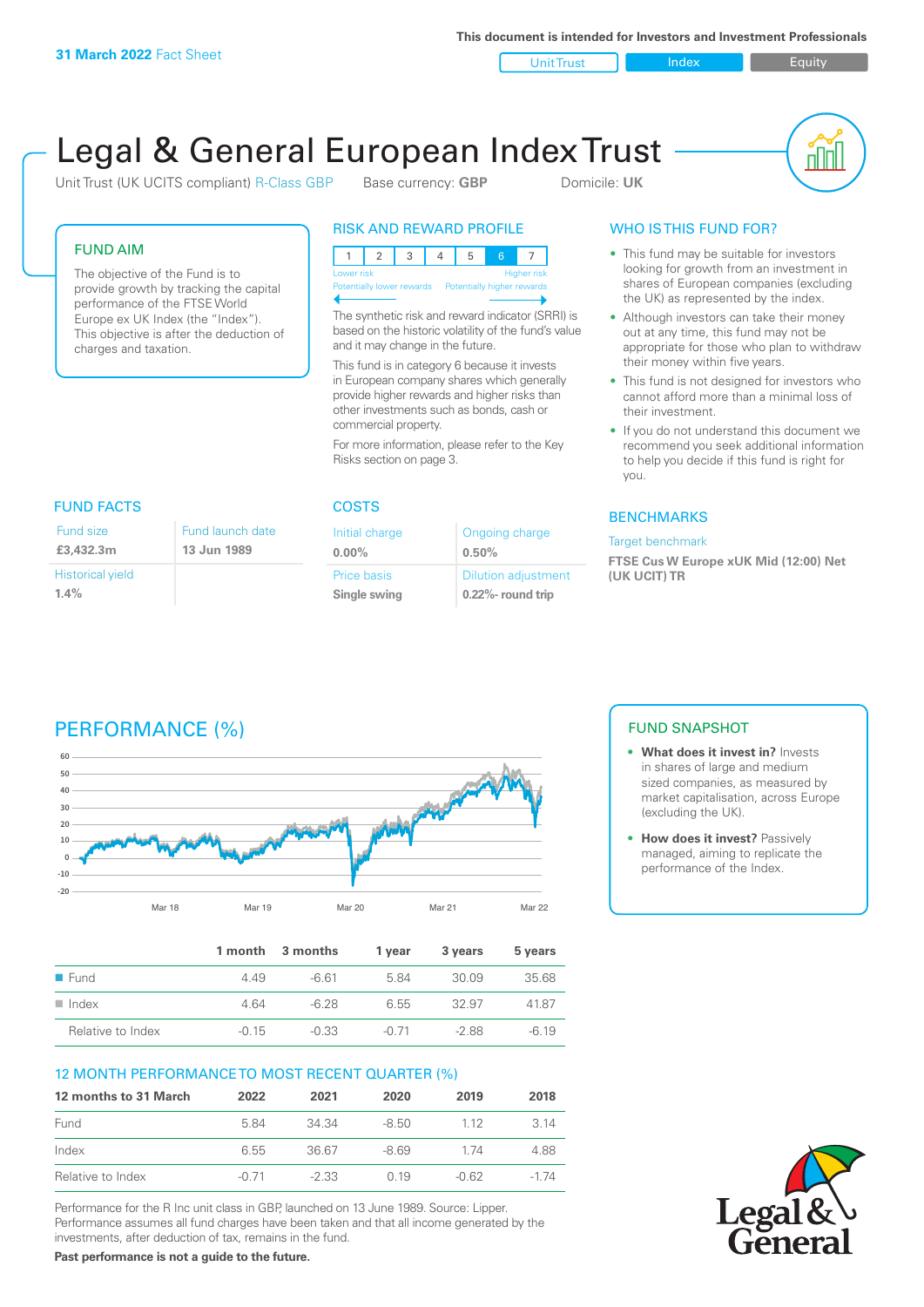# Legal & General European Index Trust

Unit Trust (UK UCITS compliant) R-Class GBP

## PORTFOLIO BREAKDOWN

All data sources are a combination of LGIM and the Fund Accountant unless otherwise stated. Totals may not sum to due to rounding. In order to minimise transaction costs, the Fund will not always own all the assets that constitute the index and on occasion it will own assets that are not in the index. The number of fund holdings can also differ from the index due to corporate events and proxy holdings.



#### SECTOR (%)

| $\blacksquare$ Industrials | 17.3 |
|----------------------------|------|
| ■ Health Care              | 16.6 |
| $\blacksquare$ Financials  | 16.5 |
| Consumer Discretionary     | 12.6 |
| ■ Consumer Staples         | 9.5  |
| ■ Technology               | 8.8  |
| ■ Basic Materials          | 5.0  |
| $\blacksquare$ Utilities   | 4.2  |
| ■ Energy                   | 4.2  |
| Telecommunications         | 3.6  |
| ■ Real Estate              | 1.7  |
|                            |      |

#### COUNTRY (%)

|            | France      | 21.6 |  |
|------------|-------------|------|--|
| ÷          | Switzerland | 20.7 |  |
|            | Germany     | 17.0 |  |
|            | Netherlands | 9.0  |  |
| $\bigodot$ | Sweden      | 7.2  |  |
| ♦          | Denmark     | 5.3  |  |
|            | Italy       | 5.2  |  |
|            | Spain       | 4.8  |  |
|            | Finland     | 2.7  |  |
|            | Other       | 6.7  |  |
|            |             |      |  |



#### MARKET CAPITALISATION (%) TOP 10 HOLDINGS (%)

| ■ Large            | 81.3 |
|--------------------|------|
| $\blacksquare$ Mid | 18.7 |

■ Top 10 holdings 23.5% Rest of portfolio 76.5% No. of holdings in fund 520 No. of holdings in index 514

| Nestle                           | 44  |
|----------------------------------|-----|
| Roche Holding                    | 3.6 |
| <b>ASML</b>                      | 3.2 |
| Novartis                         | 22  |
| Novo Nordisk B                   | 22  |
| Lymh Moet Hennessy Louis Vuitton | 22  |
| <b>SAP</b>                       | 15  |
| Totalenergies                    | 15  |
| Sanofi                           | 14  |
| Siemens                          | 13  |
|                                  |     |



The Index Fund Management team comprises 25 fund managers, supported by two analysts. Management oversight is provided by the Global Head of Index Funds. The team has average industry experience of 15 years, of which seven years has been at LGIM, and is focused on achieving the equally important objectives of close tracking and maximising returns.